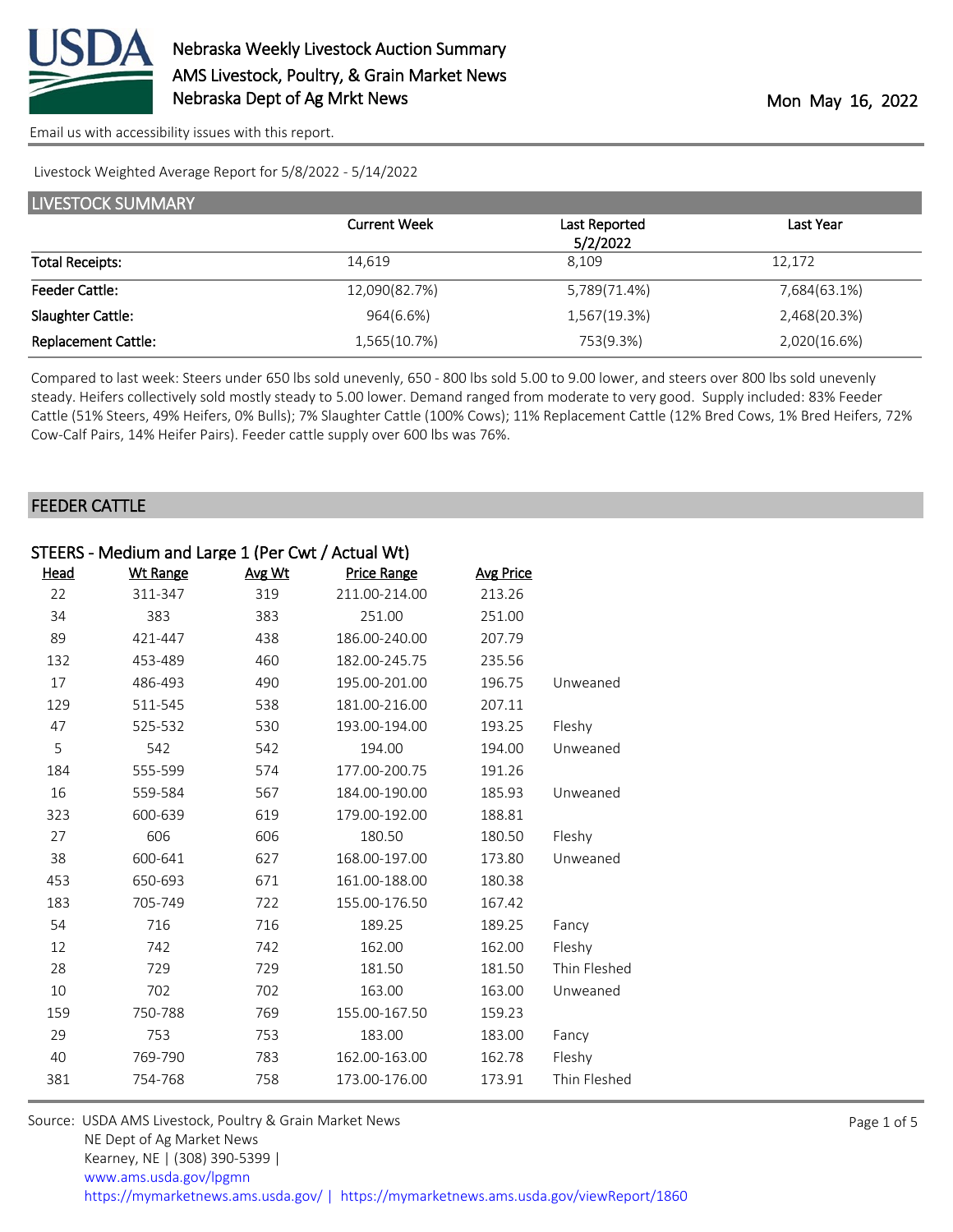

# Nebraska Weekly Livestock Auction Summary AMS Livestock, Poultry, & Grain Market News Nebraska Dept of Ag Mrkt News and the Monte of Age Mon May 16, 2022

[Email us with accessibility issues with this report.](mailto:mars@ams.usda.gov?subject=508%20issue)

| 600 | 803-847 | 824  | 153.00-168.75 | 162.56 |        |
|-----|---------|------|---------------|--------|--------|
| 29  | 802-816 | 806  | 155.00-159.00 | 157.88 | Fleshy |
| 791 | 856-897 | 872  | 155.50-163.35 | 160.77 |        |
| 377 | 900-943 | 927  | 145.00-157.75 | 149.95 |        |
| 18  | 929     | 929  | 147.50        | 147.50 | Fleshy |
| 810 | 950-988 | 962  | 145.00-151.85 | 148.78 |        |
| 91  | 1041    | 1041 | 144.50        | 144.50 |        |
| 29  | 1057    | 1057 | 141.50        | 141.50 |        |
|     |         |      |               |        |        |

|      | STEERS - Medium and Large 1-2 (Per Cwt / Actual Wt) |        |                    |                  |              |
|------|-----------------------------------------------------|--------|--------------------|------------------|--------------|
| Head | <b>Wt Range</b>                                     | Avg Wt | <b>Price Range</b> | <b>Avg Price</b> |              |
| 22   | 360-385                                             | 378    | 213.00-219.00      | 214.56           |              |
| 18   | 424-445                                             | 433    | 200.00-222.00      | 207.23           |              |
| 49   | 451-479                                             | 474    | 200.00-226.50      | 205.93           |              |
| 17   | 473                                                 | 473    | 215.00             | 215.00           | Unweaned     |
| 48   | 519-537                                             | 524    | 181.00-192.00      | 183.66           |              |
| 11   | 585-591                                             | 588    | 173.00-174.00      | 173.46           |              |
| 20   | 619-642                                             | 625    | 160.00-171.00      | 165.80           |              |
| 9    | 629                                                 | 629    | 150.00             | 150.00           | Fleshy       |
| 10   | 638                                                 | 638    | 180.50             | 180.50           | Thin Fleshed |
| 6    | 685                                                 | 685    | 168.00             | 168.00           |              |
| 7    | 718                                                 | 718    | 155.00             | 155.00           |              |
| 5    | 725                                                 | 725    | 147.00             | 147.00           | Unweaned     |
| 28   | 787-794                                             | 791    | 150.50-156.00      | 153.65           |              |
| 14   | 845                                                 | 845    | 150.00             | 150.00           |              |
| 8    | 853                                                 | 853    | 148.25             | 148.25           |              |
| 5    | 1035                                                | 1035   | 126.00             | 126.00           | Fleshy       |

## HEIFERS - Medium and Large 1 (Per Cwt / Actual Wt)

| Head | <b>Wt Range</b> | Avg Wt | <b>Price Range</b> | <b>Avg Price</b> |          |
|------|-----------------|--------|--------------------|------------------|----------|
| 60   | 363-379         | 366    | 175.00-200.00      | 197.41           |          |
| 190  | 405-446         | 431    | 170.00-203.00      | 195.38           |          |
| 8    | 449             | 449    | 186.00             | 186.00           | Unweaned |
| 195  | 456-494         | 473    | 164.00-187.50      | 178.90           |          |
| 17   | 452-480         | 465    | 174.00-177.00      | 175.22           | Unweaned |
| 498  | 501-547         | 534    | 164.00-185.00      | 177.14           |          |
| 19   | 516-519         | 518    | 167.00-176.00      | 170.30           | Unweaned |
| 377  | 552-597         | 586    | 157.00-172.50      | 166.77           |          |
| 9    | 596             | 596    | 159.00             | 159.00           | Fleshy   |
| 11   | 585             | 585    | 155.00             | 155.00           | Unweaned |
| 640  | 603-649         | 631    | 148.00-169.50      | 164.41           |          |
| 9    | 634             | 634    | 151.00             | 151.00           | Unweaned |

| Source: USDA AMS Livestock, Poultry & Grain Market News                                |
|----------------------------------------------------------------------------------------|
| NE Dept of Ag Market News                                                              |
| Kearney, NE   (308) 390-5399                                                           |
| www.ams.usda.gov/lpgmn                                                                 |
| https://mymarketnews.ams.usda.gov/   https://mymarketnews.ams.usda.gov/viewReport/1860 |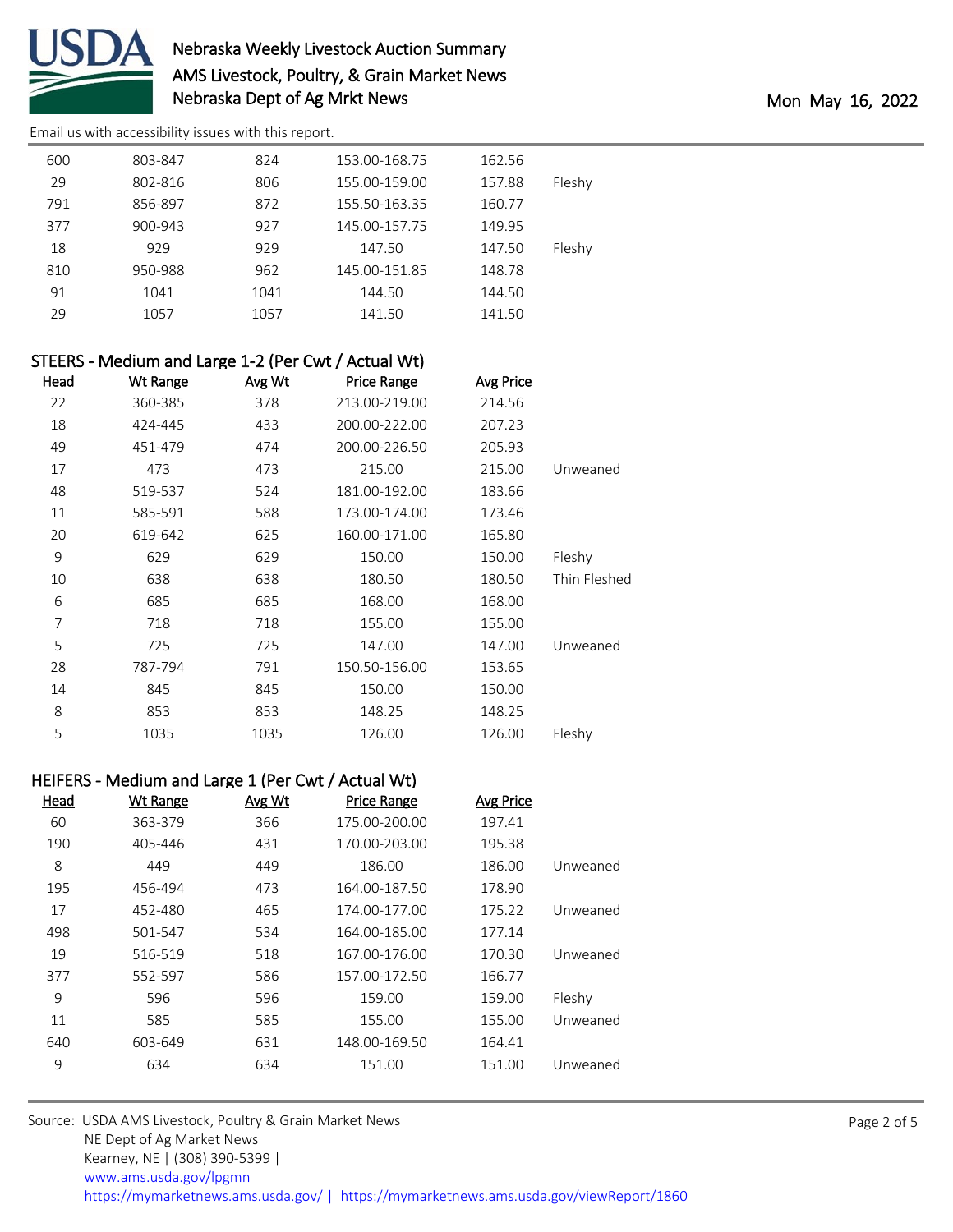

# Nebraska Weekly Livestock Auction Summary AMS Livestock, Poultry, & Grain Market News Nebraska Dept of Ag Mrkt News and the Monte of Age Mon May 16, 2022

[Email us with accessibility issues with this report.](mailto:mars@ams.usda.gov?subject=508%20issue)

| 479 | 651-696 | 672  | 151.00-164.00 | 158.53 |              |
|-----|---------|------|---------------|--------|--------------|
| 589 | 700-749 | 725  | 147.00-159.50 | 152.87 |              |
| 86  | 711-747 | 723  | 139.00-145.50 | 141.00 | Fleshy       |
| 32  | 748     | 748  | 154.25        | 154.25 | Replacement  |
| 148 | 754-791 | 765  | 136.00-155.50 | 152.65 |              |
| 31  | 794     | 794  | 140.50        | 140.50 | Fleshy       |
| 233 | 801-832 | 813  | 138.50-146.00 | 140.07 |              |
| 121 | 800-813 | 802  | 138.00-140.00 | 139.25 | Fleshy       |
| 29  | 800-822 | 808  | 140.00-141.25 | 140.77 | Replacement  |
| 694 | 856-899 | 872  | 135.00-143.00 | 140.62 |              |
| 36  | 853     | 853  | 150.50        | 150.50 | Replacement  |
| 120 | 851     | 851  | 147.75        | 147.75 | Thin Fleshed |
| 31  | 915-933 | 927  | 136.00-136.50 | 136.16 |              |
| 6   | 911     | 911  | 127.00        | 127.00 | Fleshy       |
| 12  | 912     | 912  | 139.00        | 139.00 | Replacement  |
| 92  | 953-974 | 959  | 131.50-139.50 | 137.03 |              |
| 6   | 1026    | 1026 | 123.00        | 123.00 | Fleshy       |
| 5   | 1019    | 1019 | 135.00        | 135.00 | Replacement  |
|     |         |      |               |        |              |

### HEIFERS - Medium and Large 1-2 (Per Cwt / Actual Wt)

| <u>Head</u>    | <b>Wt Range</b> | Avg Wt | <b>Price Range</b> | <b>Avg Price</b> |              |
|----------------|-----------------|--------|--------------------|------------------|--------------|
| 15             | 301             | 301    | 167.00             | 167.00           |              |
| 22             | 368-375         | 373    | 170.00-178.00      | 172.15           |              |
| 6              | 394             | 394    | 166.00             | 166.00           | Fleshy       |
| 6              | 422             | 422    | 183.00             | 183.00           |              |
| 9              | 434             | 434    | 175.00             | 175.00           | Thin Fleshed |
| 83             | 450-498         | 474    | 155.50-176.00      | 166.75           |              |
| 88             | 514-548         | 531    | 160.00-171.00      | 165.36           |              |
| 6              | 542             | 542    | 149.50             | 149.50           | Fleshy       |
| 13             | 507             | 507    | 169.50             | 169.50           | Thin Fleshed |
| 6              | 553             | 553    | 186.00             | 186.00           |              |
| 17             | 636-647         | 644    | 135.00-155.50      | 147.47           |              |
| 11             | 641             | 641    | 130.00             | 130.00           | Unweaned     |
| 62             | 660-696         | 674    | 141.00-151.00      | 145.68           |              |
| 35             | 719-722         | 721    | 139.50-143.75      | 142.42           |              |
| 7              | 764             | 764    | 141.50             | 141.50           |              |
| 17             | 767             | 767    | 133.00             | 133.00           | Fleshy       |
| 8              | 832             | 832    | 135.50             | 135.50           | Fleshy       |
| $\overline{7}$ | 866             | 866    | 110.50             | 110.50           |              |
| 9              | 984             | 984    | 127.50             | 127.50           |              |

#### BULLS - Medium and Large 1-2 (Per Cwt / Actual Wt) Price Range Avg Price

| . | .<br>.<br>.<br>.                                                                       |
|---|----------------------------------------------------------------------------------------|
|   | Source: USDA AMS Livestock, Poultry & Grain Market News                                |
|   | NE Dept of Ag Market News                                                              |
|   | Kearney, NE   (308) 390-5399                                                           |
|   | www.ams.usda.gov/lpgmn                                                                 |
|   | https://mymarketnews.ams.usda.gov/   https://mymarketnews.ams.usda.gov/viewReport/1860 |

Page 3 of 5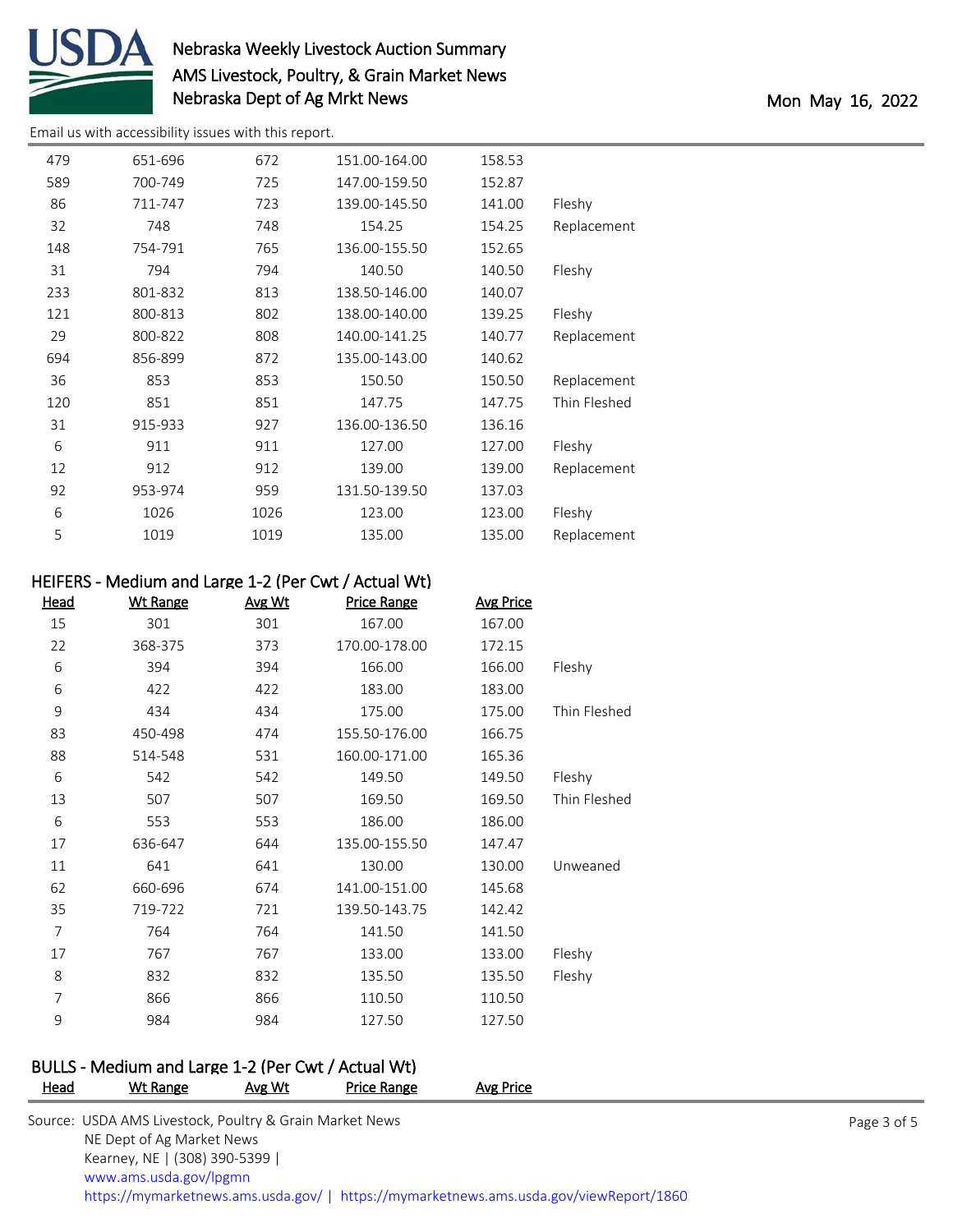

[Email us with accessibility issues with this report.](mailto:mars@ams.usda.gov?subject=508%20issue)

| 9                     | 291                       |                           | 291                                                      | 185.00         | 185.00                                                                             |                             |                     |             |
|-----------------------|---------------------------|---------------------------|----------------------------------------------------------|----------------|------------------------------------------------------------------------------------|-----------------------------|---------------------|-------------|
|                       | <b>REPLACEMENT CATTLE</b> |                           |                                                          |                |                                                                                    |                             |                     |             |
|                       |                           |                           |                                                          |                |                                                                                    |                             |                     |             |
|                       |                           |                           | BRED COWS - Medium and Large 1 (Per Head / Actual Wt)    |                |                                                                                    |                             |                     |             |
| <b>Age</b>            | <b>Stage</b>              | <b>Head</b>               | <b>Wt Range</b>                                          | Avg Wt         | <b>Price Range</b>                                                                 | <b>Avg Price</b>            |                     |             |
| $2 - 4$               | T1                        | $\overline{7}$            | 1310                                                     | 1310           | 1450.00                                                                            | 1450.00                     |                     |             |
| $2 - 4$               | T <sub>2</sub>            | 12                        | 1137                                                     | 1137           | 1250.00                                                                            | 1250.00                     |                     |             |
| $2 - 4$               | T <sub>3</sub>            | 20                        | 1177-1397                                                | 1347           | 1275.00-1485.00                                                                    | 1432.63                     |                     |             |
| $5-8$                 | T <sub>3</sub>            | 36                        | 1165-1707                                                | 1485           | 1125.00-1400.00                                                                    | 1251.38                     |                     |             |
| $>\!8$                | T <sub>3</sub>            | 14                        | 1466-1665                                                | 1555           | 1075.00-1250.00                                                                    | 1193.91                     |                     |             |
| $>\!\!8$              | T <sub>3</sub>            | 22                        | 1299-1651                                                | 1495           | 950.00-1125.00                                                                     | 1029.01                     | Broken Mouth        |             |
|                       |                           |                           | BRED HEIFERS - Medium and Large 1 (Per Head / Actual Wt) |                |                                                                                    |                             |                     |             |
| <u>Age</u>            | <b>Stage</b>              | <b>Head</b>               | <b>Wt Range</b>                                          | Avg Wt         | <b>Price Range</b>                                                                 | <b>Avg Price</b>            |                     |             |
| $<$ 2                 | T <sub>3</sub>            | 10                        | 1173-1186                                                | 1178           | 1310.00-1325.00                                                                    | 1316.04                     |                     |             |
|                       |                           |                           |                                                          |                |                                                                                    |                             |                     |             |
|                       |                           |                           |                                                          |                | COW-CALF PAIRS - Medium and Large 1 w/ <150 lbs calf (Per Family / Actual Wt)      |                             |                     |             |
| <u>Age</u>            | <b>Stage</b>              | <b>Head</b>               | Wt Range                                                 | Avg Wt         | <b>Price Range</b>                                                                 | <b>Avg Price</b>            |                     |             |
| $2 - 4$               | $\circ$                   | 10                        | 1187-1276                                                | 1258           | 1875.00                                                                            | 1875.00                     |                     |             |
| $2 - 8$               | $\circ$                   | $\overline{7}$            | 1232                                                     | 1232           | 1525.00                                                                            | 1525.00                     |                     |             |
| $5-8$                 | $\circ$                   | 43                        | 1281-1325                                                | 1300           | 1585.00-1640.00                                                                    | 1618.10                     |                     |             |
|                       |                           |                           |                                                          |                | COW-CALF PAIRS - Medium and Large 1 w/ 150-300 lbs calf (Per Family / Actual Wt)   |                             |                     |             |
| <b>Age</b>            | <b>Stage</b>              | <b>Head</b>               | <b>Wt Range</b>                                          | Avg Wt         | <b>Price Range</b>                                                                 | <b>Avg Price</b>            |                     |             |
| $2 - 4$               | $\bigcirc$                | 81                        | 1012-1753                                                | 1384           | 1625.00-2500.00                                                                    | 2143.04                     |                     |             |
| $2 - 4$               | O                         | 25                        | 1585-1648                                                | 1610           | 2575.00-2775.00                                                                    | 2693.12                     | Fancy               |             |
| $5-8$                 | $\bigcirc$                | 133                       | 1207-1689                                                | 1497           | 1550.00-2010.00                                                                    | 1827.68                     |                     |             |
| $5-8$                 | $\circ$                   | 30                        | 1656                                                     | 1656           | 2500.00                                                                            | 2500.00                     | Fancy               |             |
| >8                    | O                         | 84                        | 1280-1690                                                | 1405           | 1325.00-2000.00                                                                    | 1520.22                     |                     |             |
| $>\!8$                | $\bigcirc$                | 51                        | 1103-2014                                                | 1456           | 1250.00-1800.00                                                                    | 1482.38                     | <b>Broken Mouth</b> |             |
|                       |                           |                           |                                                          |                |                                                                                    |                             |                     |             |
|                       |                           |                           |                                                          |                | COW-CALF PAIRS - Medium and Large 1-2 w/ <150 lbs calf (Per Family / Actual Wt)    |                             |                     |             |
| <u>Age</u><br>$2 - 4$ | <b>Stage</b><br>$\circ$   | <b>Head</b><br>16         | <b>Wt Range</b><br>1076-1142                             | Avg Wt<br>1121 | <b>Price Range</b><br>1650.00-1700.00                                              | <b>Avg Price</b><br>1685.01 |                     |             |
|                       |                           |                           |                                                          |                |                                                                                    |                             |                     |             |
|                       |                           |                           |                                                          |                | COW-CALF PAIRS - Medium and Large 1-2 w/ 150-300 lbs calf (Per Family / Actual Wt) |                             |                     |             |
| <u>Age</u>            | <b>Stage</b>              | <b>Head</b>               | <b>Wt Range</b>                                          | Avg Wt         | <b>Price Range</b>                                                                 | <b>Avg Price</b>            |                     |             |
| $2 - 4$               | $\circ$                   | 25                        | 1135-1471                                                | 1289           | 1585.00-1850.00                                                                    | 1750.01                     |                     |             |
| $5-8$                 | O                         | 53                        | 1086-1495                                                | 1378           | 1335.00-1650.00                                                                    | 1581.96                     |                     |             |
| >8                    | $\circ$                   | 13                        | 1341-1531                                                | 1414           | 1150.00-1200.00                                                                    | 1170.82                     |                     |             |
| >8                    | $\circ$                   | 70                        | 1329-1446                                                | 1396           | 1375.00-1460.00                                                                    | 1406.09                     | Broken Mouth        |             |
|                       |                           |                           |                                                          |                |                                                                                    |                             |                     |             |
|                       |                           |                           | Source: USDA AMS Livestock, Poultry & Grain Market News  |                |                                                                                    |                             |                     | Page 4 of 5 |
|                       |                           | NE Dept of Ag Market News |                                                          |                |                                                                                    |                             |                     |             |

Kearney, NE | (308) 390-5399 |